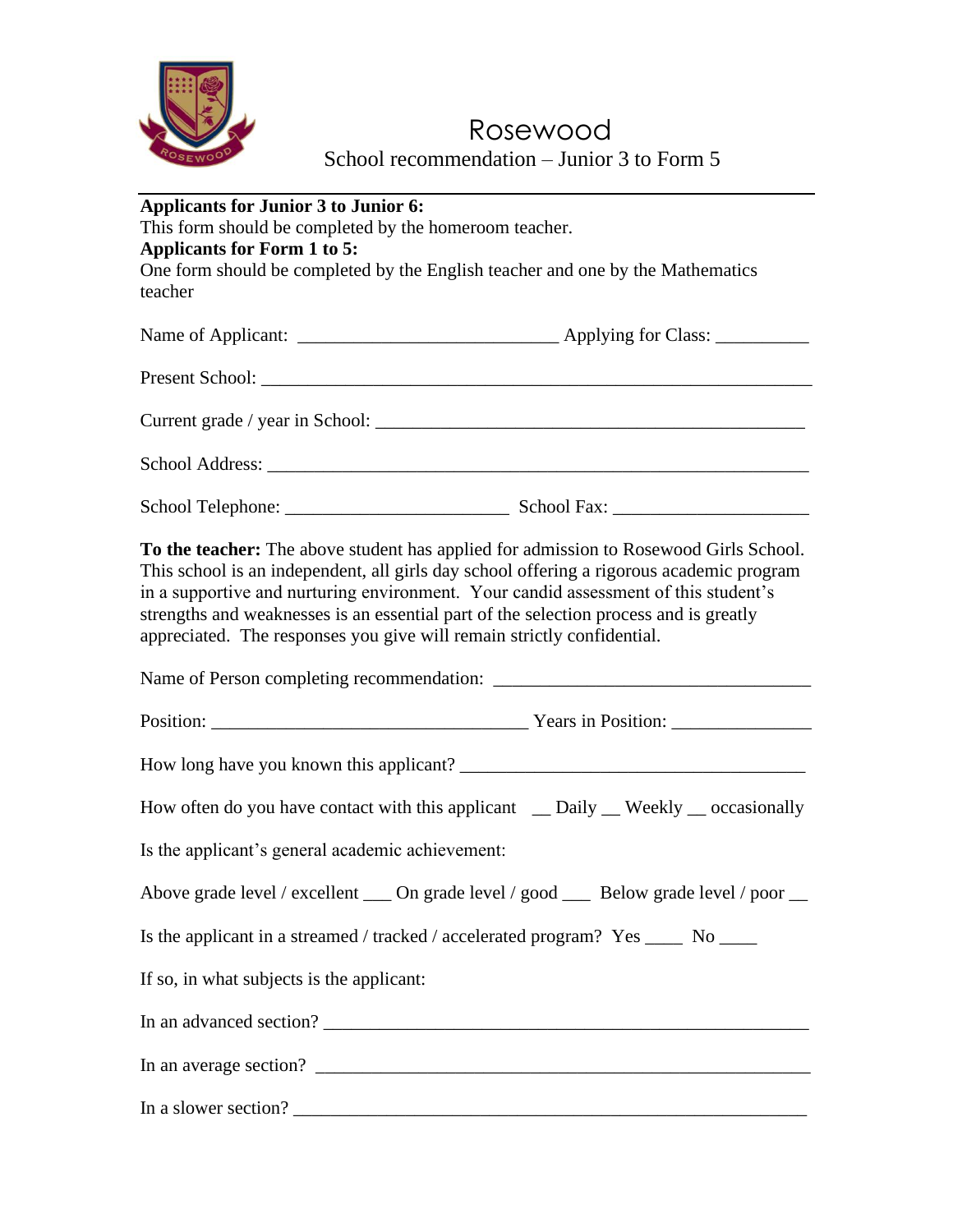Please assess the applicant's level of English (if appropriate):

Ability to express him/herself orally: \_\_\_\_\_\_\_\_\_\_\_\_\_\_\_\_\_\_\_\_\_\_\_\_\_\_\_\_\_\_\_\_\_\_\_\_\_\_\_\_\_

Written Expression: \_\_\_\_\_\_\_\_\_\_\_\_\_\_\_\_\_\_\_\_\_\_\_\_\_\_\_\_\_\_\_\_\_\_\_\_\_\_\_\_\_\_\_\_\_\_\_\_\_\_\_\_\_\_

What are the first three words that come to mind to describe this student?

Describe any particular academic strengths and/or weakness: \_\_\_\_\_\_\_\_\_\_\_\_\_\_\_\_\_\_\_\_

Please include any information about the applicant's character, values, performance and potential as a student. If you do know of a particular extracurricular activity or talent, please describe.

\_\_\_\_\_\_\_\_\_\_\_\_\_\_\_\_\_\_\_\_\_\_\_\_\_\_\_\_\_\_\_\_\_\_\_\_\_\_\_\_\_\_\_\_\_\_\_\_\_\_\_\_\_\_\_\_\_\_\_\_\_\_\_\_\_\_\_\_\_\_\_\_

\_\_\_\_\_\_\_\_\_\_\_\_\_\_\_\_\_\_\_\_\_\_\_\_\_\_\_\_\_\_\_\_\_\_\_\_\_\_\_\_\_\_\_\_\_\_\_\_\_\_\_\_\_\_\_\_\_\_\_\_\_\_\_\_\_\_\_\_\_\_\_\_

Have there been any disciplinary, emotional or other concerns regarding this applicant?

Please explain: \_\_\_\_\_\_\_\_\_\_\_\_\_\_\_\_\_\_\_\_\_\_\_\_\_\_\_\_\_\_\_\_\_\_\_\_\_\_\_\_\_\_\_\_\_\_\_\_\_\_\_\_\_\_\_\_\_\_\_

Is the applicant's general development:

\_\_\_ Above age expectations \_\_\_\_ Age appropriate \_\_\_\_ Below age expectations

Does the applicant participate in a special program, receive program modification or

receive support from outside the school? \_\_\_\_\_\_\_\_\_\_\_\_\_\_\_\_\_\_\_\_\_\_\_\_\_\_\_\_\_\_\_\_\_\_\_\_\_\_\_

Please evaluate the applicant's level of the following:

|                           | No basis  | <b>Below</b> | Average | Good | Excellent | Outstanding |
|---------------------------|-----------|--------------|---------|------|-----------|-------------|
|                           | for       | Average      |         |      | (Top)     | (top 2.3 %) |
|                           | Judgement |              |         |      | 10%)      |             |
| <b>Academic Potential</b> |           |              |         |      |           |             |
| Academic                  |           |              |         |      |           |             |
| Motivation                |           |              |         |      |           |             |
| Intellectual              |           |              |         |      |           |             |
| Curiosity                 |           |              |         |      |           |             |
| <b>Study Habits</b>       |           |              |         |      |           |             |
| Organizational            |           |              |         |      |           |             |
| Ability                   |           |              |         |      |           |             |
| Ability to Work           |           |              |         |      |           |             |
| Independently             |           |              |         |      |           |             |
| Ability to Work in        |           |              |         |      |           |             |
| a Group                   |           |              |         |      |           |             |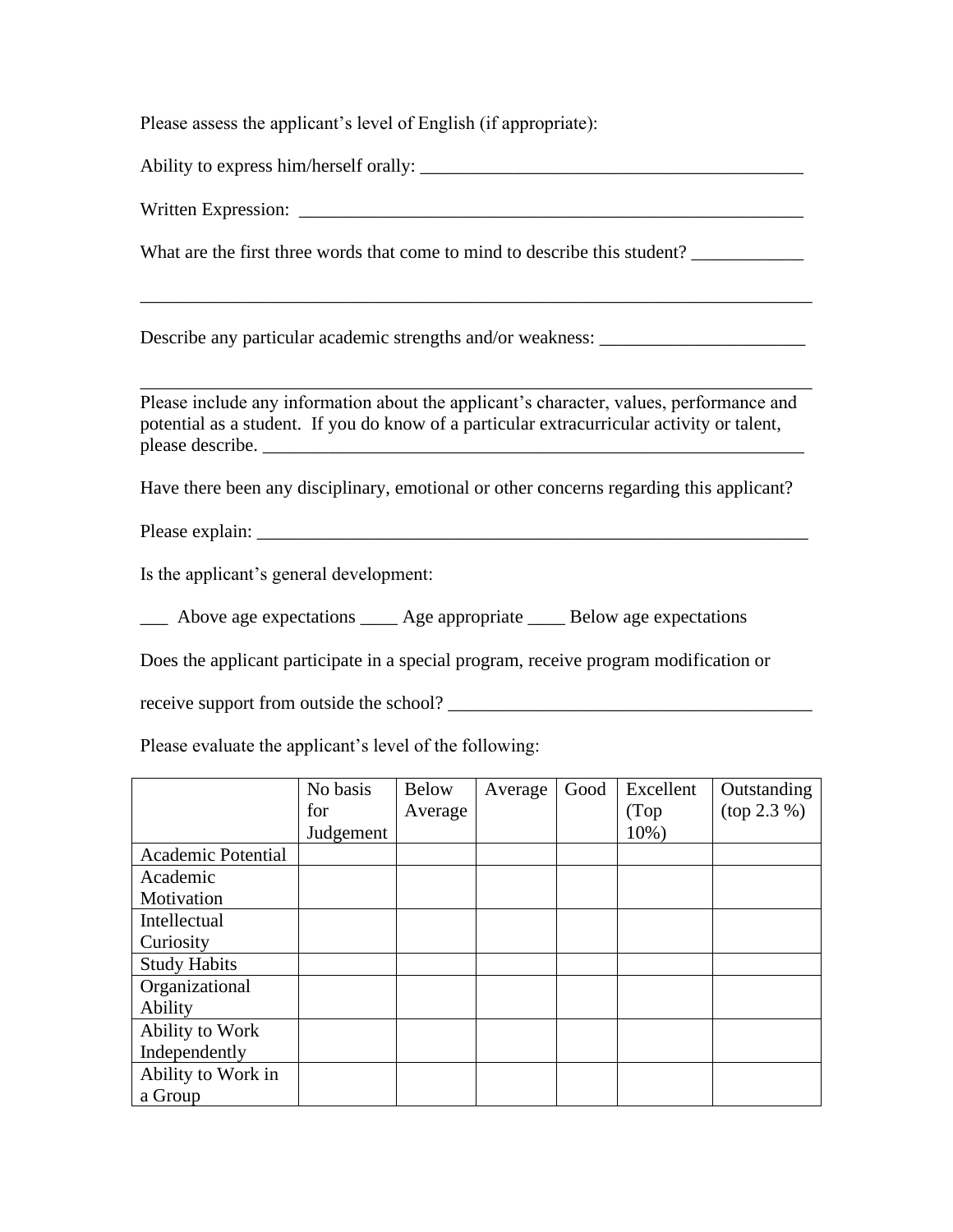| Empathy and                |  |  |  |
|----------------------------|--|--|--|
| Respect for other          |  |  |  |
| <b>Students</b>            |  |  |  |
| Respect from other         |  |  |  |
| <b>Students</b>            |  |  |  |
| <b>Respect for Faculty</b> |  |  |  |
| Personal Initiative        |  |  |  |
| Reaction to                |  |  |  |
| <b>Setbacks</b>            |  |  |  |
| Attentiveness /            |  |  |  |
| Focus                      |  |  |  |
| Leadership                 |  |  |  |
| Self Confidence            |  |  |  |
| Honesty / Integrity        |  |  |  |
| Maturity                   |  |  |  |
| Warmth of                  |  |  |  |
| Personality                |  |  |  |
| Sense of Humor             |  |  |  |
| Energy                     |  |  |  |

Has the applicant been identified as having a learning disability or been recommended for

a diagnosis evaluation or assessment? \_\_\_\_\_\_\_\_\_\_\_\_\_\_\_\_\_\_\_\_\_\_\_\_\_\_\_\_\_\_\_\_\_\_\_\_\_\_\_\_\_

Does the applicant participate in a special program modification or accommodations (e.g. extended time), or receive academic or remedial support outside of school?

\_\_\_\_\_\_\_\_\_\_\_\_\_\_\_\_\_\_\_\_\_\_\_\_\_\_\_\_\_\_\_\_\_\_\_\_\_\_\_\_\_\_\_\_\_\_\_\_\_\_\_\_\_\_\_\_\_\_\_\_\_\_\_\_\_\_\_\_\_\_\_\_

\_\_\_\_\_\_\_\_\_\_\_\_\_\_\_\_\_\_\_\_\_\_\_\_\_\_\_\_\_\_\_\_\_\_\_\_\_\_\_\_\_\_\_\_\_\_\_\_\_\_\_\_\_\_\_\_\_\_\_\_\_\_\_\_\_\_\_\_\_\_\_\_

\_\_\_\_\_\_\_\_\_\_\_\_\_\_\_\_\_\_\_\_\_\_\_\_\_\_\_\_\_\_\_\_\_\_\_\_\_\_\_\_\_\_\_\_\_\_\_\_\_\_\_\_\_\_\_\_\_\_\_\_\_\_\_\_\_\_\_\_\_\_\_\_

\_\_\_\_\_\_\_\_\_\_\_\_\_\_\_\_\_\_\_\_\_\_\_\_\_\_\_\_\_\_\_\_\_\_\_\_\_\_\_\_\_\_\_\_\_\_\_\_\_\_\_\_\_\_\_\_\_\_\_\_\_\_\_\_\_\_\_\_\_\_\_\_

If the student's record is not a true indication of her ability, please explain factors that have interfered with her academic achievement.

Have the applicant's parents been supportive of the school and cooperative in working with the teachers, counselors and administrators?

\_\_\_\_\_ YES \_\_\_\_\_ NO Elaborate: \_\_\_\_\_\_\_\_\_\_\_\_\_\_\_\_\_\_\_\_\_\_\_\_\_\_\_\_\_\_\_\_\_\_\_\_\_\_\_\_\_\_